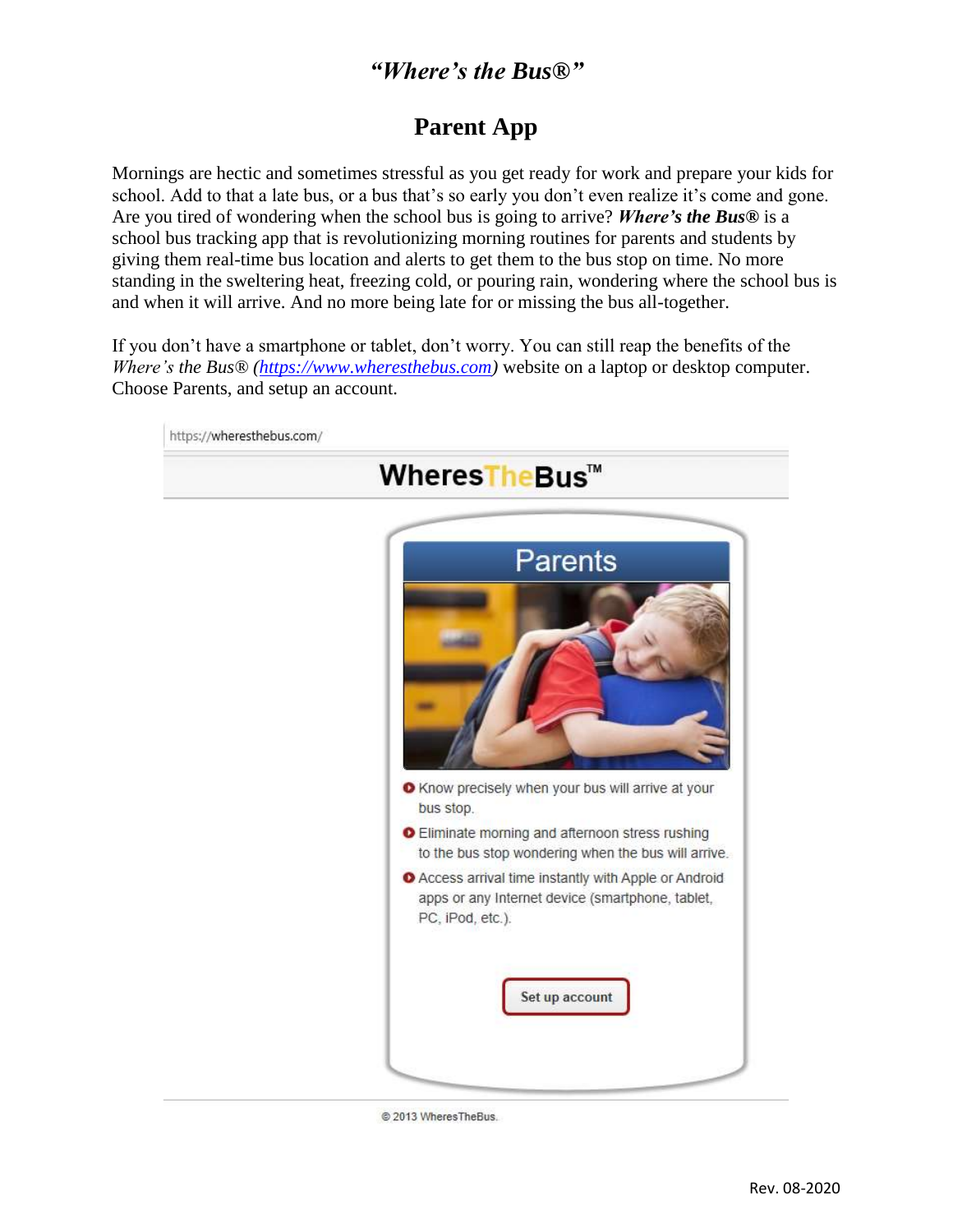### *"Where's the Bus®"*

» If anyone in your household set up an account previously, please sign-in using their account. θ » Please create only one account per household, even if your children take different buses. What school district does your Continue » elect District student attend? Alexandria Public Schools (MN) Austin ISD (TX) Beverly Public Schools (MA) Trouble Signing Up? Many schools don't upd-Brandywine School District (DE) just prior to the start of school. Please check back 1 week prior to the first day of school. Caesar Rodney School District (DE) Canital School District (DE) Cecil County Public Schools (MD) Still having trouble? Email Support Charlotte County (FL) Collier County (FL) East Baton Rouge (LA) Friends' Central School (PA) Germantown Friends School (PA) Gloucester County Public Schools (VA) Jackson-Madison County (TN) Lake Forest School District (DE) Lee County Schools (FL) Lynchburg City Schools (VA) Manatee County (FL) Milwaukee Public Schools (WI) Nicolet Area Schools (WI) Odyssey Charter School (DE) Red Clay School District (DE) Sarasota County (FL) Simi Valley Schools (CA) Smyrna School District (DE) Volusia County Schools (FL) Wilson School District (PA)

Select the pull-down menu and select Charlotte County (FL). Enter your students school ID number and birthdate. You can also enter the other students in your household using the same login. It's that simple. No codes to remember.



The *Where's the Bus*<sup>®</sup> tracking app **that is also FREE** in the [App Store](https://itunes.apple.com/us/app/here-comes-the-bus/id981902595?mt=8&ign-mpt=uo%3D4) and Google

[Play](https://play.google.com/store/apps/details?id=com.synovia.herecomesthebus). If you're ready to simplify your mornings and get a little peace of mind at the same time, simply download the app, create a secure account, add your students and you're all set! What can it do for you?

- Show the real-time location of your child's bus on a map
- Give scheduled and actual arrival times at home and school for AM, Mid-day, and PM routes
- Provide push and email alerts when the bus is near or when the bus has been substituted

What are you waiting for? Download "*Where's The Bus*" and start today!